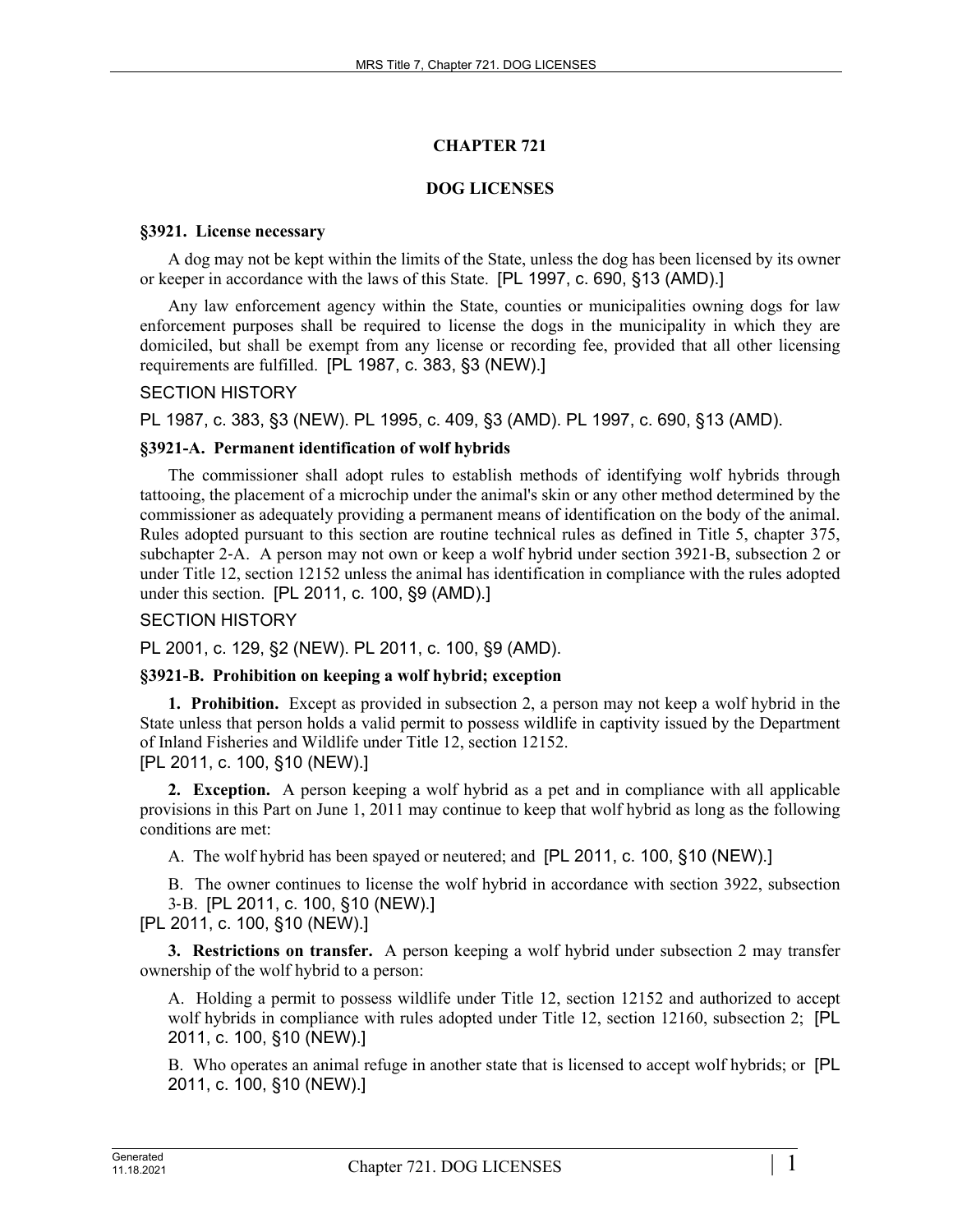C. Who has had direct contact with the wolf hybrid, is familiar with the wolf hybrid's behavior and has been advised of the reporting requirement under subsection 4 and licensing laws under section 3922. [PL 2011, c. 100, §10 (NEW).]

A person transferring ownership of a wolf hybrid under this subsection shall within 10 days of the transfer notify the department and provide the name and address of the person accepting the transfer. [PL 2011, c. 100, §10 (NEW).]

**4. Duty to report death.** The owner of a wolf hybrid kept under subsection 2 shall notify the department of the wolf hybrid's death on a form prescribed by the department within 30 days of the wolf hybrid's death.

[PL 2011, c. 100, §10 (NEW).]

**5. Violation.** A person who violates this section commits a civil violation for which a fine of \$2,500 may be adjudged.

[PL 2011, c. 100, §10 (NEW).]

SECTION HISTORY

PL 2011, c. 100, §10 (NEW).

#### **§3922. Issuance of license**

**1. License; January 1st.** Each owner or keeper of a dog at the age of 6 months or more, on or before January lst of each year, shall obtain a license:

A. From the clerk of the municipality where the dog is kept; [PL 2001, c. 422, §6 (AMD).]

B. From the dog recorder in the unorganized territory where the dog is kept or, in the absence of a duly authorized dog recorder, from a dog recorder in the nearest municipality or unorganized territory in the same county where the dog is kept; [PL 2003, c. 405, §10 (AMD).]

C. From a person authorized to issue licenses under section 3923‑F; or [PL 2013, c. 115, §9 (AMD).]

D. From the department using the Internet in accordance with section 3923‑G. [PL 2003, c. 405, §12 (NEW).]

[PL 2013, c. 115, §9 (AMD).]

**2. License; after January 1st.** The owner or keeper, within 10 days of the conditions of paragraph A or B being met, shall obtain a license, if between January lst and October 15th of any year:

A. A dog reaches the age of 6 months or more; or [PL 1997, c. 690, §14 (AMD).]

B. A person becomes the owner or keeper of a dog aged 6 months or more. [PL 1997, c. 690, §14 (AMD).]

[PL 1997, c. 690, §14 (AMD).]

**3. Proof of immunization.** A municipal clerk may not issue a license for a dog until the applicant has filed with the clerk proof that the dog has been immunized against rabies in accordance with rules adopted by the Commissioner of Health and Human Services, except that the requirement of immunization may be waived by the clerk under conditions set forth by the Commissioner of Health and Human Services.

The commissioner shall adopt rules that allow the clerk and the commissioner to accept valid proof of immunization against rabies provided by another state. [PL 2007, c. 439, §12 (AMD).]

**3-A. Exception to immunization requirement for wolf hybrids.**  [PL 2007, c. 439, §13 (RP).]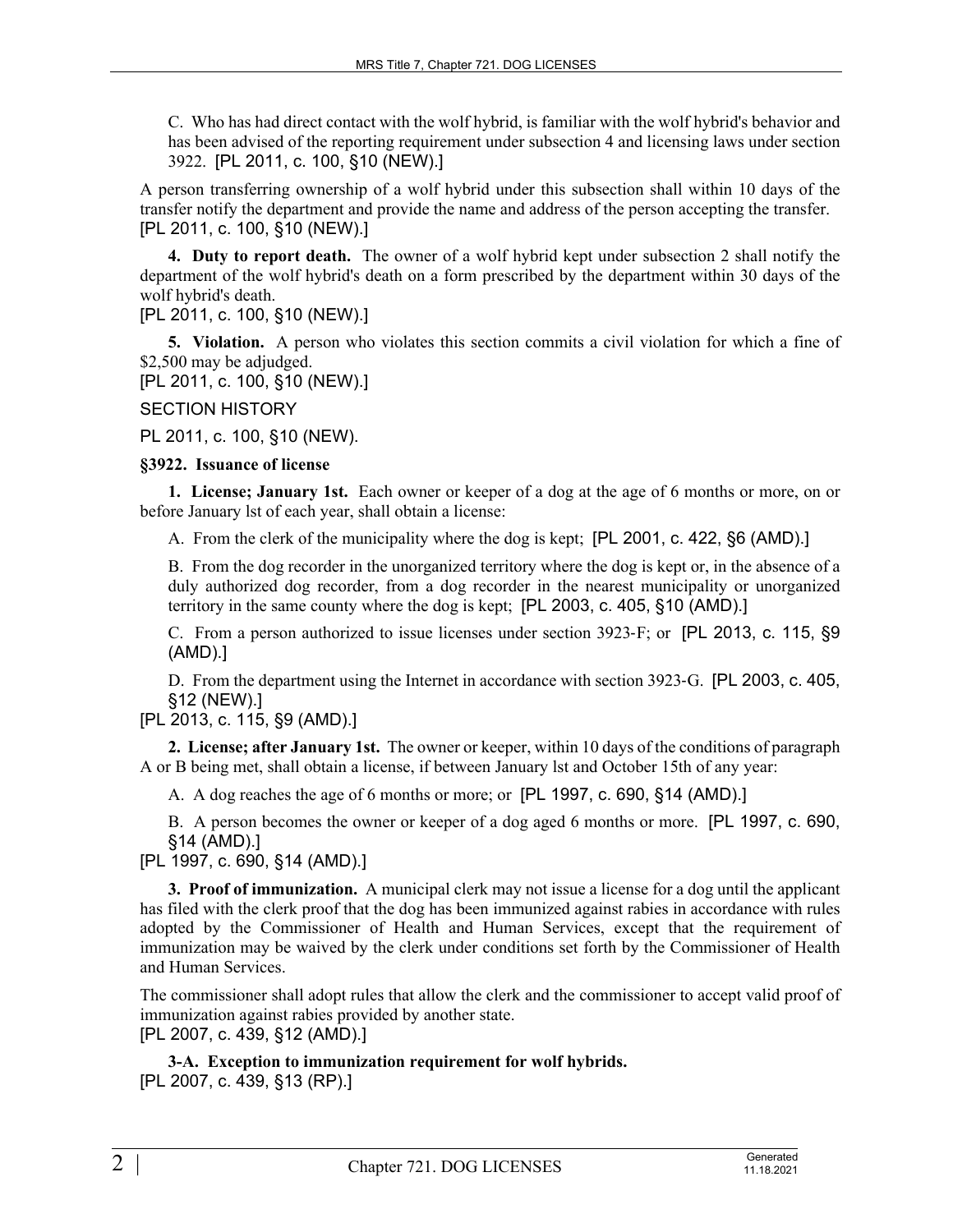**3-B. Proof of permanent identification and other restrictions on licensing a wolf hybrid.** A municipal clerk may not issue a license for a wolf hybrid until the applicant has filed with the clerk proof that:

A. The wolf hybrid has been permanently identified in accordance with section 3921–A; [PL] 2011, c. 100, §11 (NEW).]

B. The wolf hybrid has been spayed or neutered; and [PL 2011, c. 100, §11 (NEW).]

C. The wolf hybrid was licensed in this State in 2011 by:

(1) June 1, 2011 if the wolf hybrid was 6 months old or older on June 1, 2011; or

(2) December 31, 2011 if the wolf hybrid was less than 6 months old on June 1, 2011. [PL 2011, c. 100, §11 (NEW).]

[PL 2011, c. 100, §11 (AMD).]

**4. Service dogs.** If a service dog has not been previously registered or licensed by the municipal clerk to whom the application is being made, the clerk may not register the dog nor issue to its owner or keeper a license unless the applicant presents written evidence to the municipal clerk that the dog meets the definition of "service dog." For the purpose of this subsection, "written evidence" means a service dog certification form approved by the department in consultation with the Maine Human Rights Commission.

[PL 2019, c. 437, §1 (AMD).]

**5. Form of license.** The license must state the breed, sex, color and markings of the dog, whether the animal is a dog or wolf hybrid, whether the dog has been determined by a court of competent jurisdiction to be a dangerous dog or a nuisance dog and the name and address of the owner or keeper. If the person applying for a license declares that the dog is a wolf hybrid, the license must state that the dog is a wolf hybrid. The license must be issued in triplicate and the original must be given to the applicant and the remaining 2 copies must be retained by the municipal clerk or dog recorder. [PL 2017, c. 404, §5 (AMD).]

**6. Designation of wolf hybrid.** An owner or keeper of a dog declared as a wolf hybrid may not change the license designation. A dog that has been declared a wolf hybrid must be treated as a wolf hybrid in accordance with Title 22, chapter 251, subchapter 5. The procedure prescribed under Title 22, chapter 251, subchapter 5 for a wolf hybrid suspected of having rabies does not change based on proof that the wolf hybrid has received a rabies vaccination. [PL 2007, c. 439, §14 (AMD).]

#### SECTION HISTORY

PL 1987, c. 383, §3 (NEW). PL 1987, c. 643, §2 (AMD). PL 1993, c. 468, §25 (AMD). PL 1993, c. 657, §§20,21 (AMD). PL 1995, c. 409, §4 (AMD). PL 1997, c. 690, §14 (AMD). PL 1997, c. 704, §§7-10 (AMD). PL 2001, c. 129, §3 (AMD). PL 2001, c. 422, §§6,7 (AMD). PL 2003, c. 405, §§10-12 (AMD). PL 2003, c. 689, §B7 (REV). PL 2007, c. 439, §§12-14 (AMD). PL 2007, c. 664, §11 (AMD). PL 2011, c. 100, §11 (AMD). PL 2013, c. 115, §9 (AMD). PL 2017, c. 404, §5 (AMD). PL 2019, c. 437, §1 (AMD).

#### **§3923. License and recording fees**

# **(REPEALED)**

#### SECTION HISTORY

PL 1987, c. 383, §3 (NEW). PL 1989, c. 278 (AMD). PL 1991, c. 528, §RRR (AFF). PL 1991, c. 528, §S (AMD). PL 1991, c. 591, §S (AMD). PL 1991, c. 622, §§FF15,16 (AMD). PL 1991, c. 779, §27 (AMD). PL 1991, c. 779, §52 (AFF). PL 1991, c. 779, §§52,60 (AFF). PL 1993, c. 468, §11 (RP).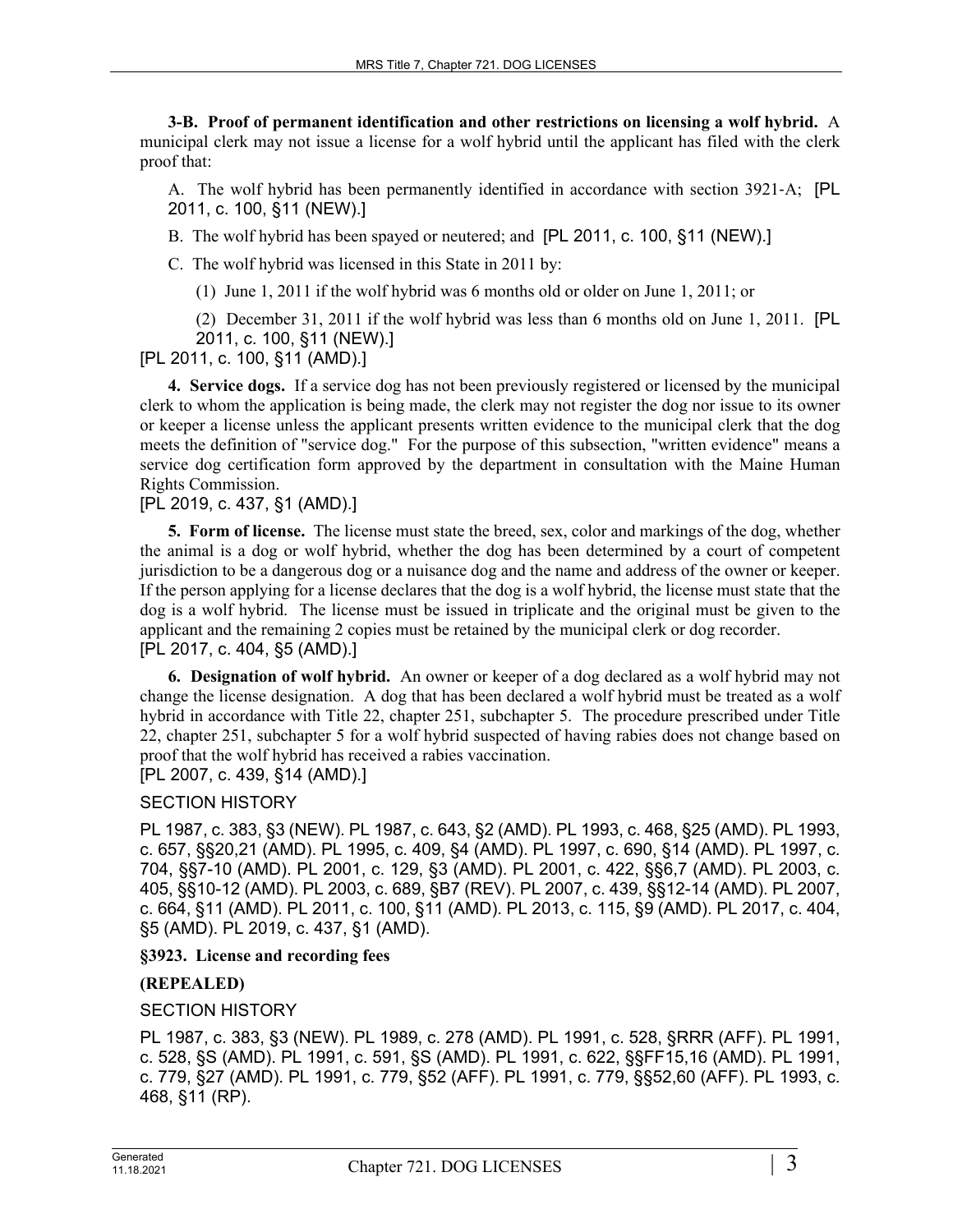#### **§3923-A. License and recording fees**

Except as provided in subsection 3 and section 3923‑C, a dog owner or keeper obtaining a license from a municipal clerk, dog licensing agent or dog recorder shall pay the license and recording fees established in this section. For purposes of this section, "dog licensing agent" means an animal shelter or a veterinarian pursuant to section 3923-F. [PL 2013, c. 115, §10 (AMD).]

**1. Dogs capable of producing young.** A dog owner or keeper shall pay a fee of \$11 to the municipal clerk or dog licensing agent for each dog 6 months of age or older and capable of producing young. A dog is considered capable of producing young unless certification under subsection 2 is provided.

The municipal clerk or dog licensing agent shall retain a \$1 recording fee and pay the remaining \$10 to the department for deposit in the Animal Welfare Fund. [PL 2013, c. 115, §10 (AMD).]

**2. Dogs incapable of producing young.** A dog owner shall pay a fee of \$6 to the municipal clerk or a dog licensing agent for each dog 6 months of age or older and incapable of producing young. A dog is considered incapable of producing young when the owner provides the following:

A. A written certificate issued by a veterinarian stating that the veterinarian has neutered the dog; [PL 1997, c. 690, §15 (AMD).]

B. A written certificate issued by a veterinarian stating that the veterinarian has examined the dog and determined that the dog is incapable of producing young; or [PL 1997, c. 690, §15 (AMD).]

C. A previous license stating that the dog is incapable of producing young. [PL 1997, c. 690, §15 (AMD).]

The municipal clerk or dog licensing agent shall retain a \$1 recording fee, deposit \$2 in the municipality's animal welfare account established in accordance with section 3945 and pay the remaining \$3 to the department for deposit in the Animal Welfare Fund. [PL 2013, c. 115, §10 (AMD).]

**3. Exemption from fees.** A municipal clerk or a dog licensing agent shall issue a license upon application and without payment of a license fee required under this section for:

A. A service dog owned or kept by a person with a physical or mental disability; [PL 2007, c. 664, §12 (AMD).]

B. [PL 2007, c. 664, §12 (RP).]

C. [PL 2007, c. 664, §12 (RP).]

D. A trained search and rescue dog recognized by the Department of Inland Fisheries and Wildlife or by the statewide association of search and rescue that cooperates with the Department of Inland Fisheries and Wildlife in developing standards for search and rescue or such a dog awaiting training; and [PL 2001, c. 422, §9 (AMD).]

E. A dog certified by the State and used for law enforcement purposes. [PL 2001, c. 422, §9 (NEW).]

[PL 2013, c. 115, §10 (AMD).]

**4. Late fees.** An owner or keeper required to license a dog under section 3922, subsection 1 or section 3923–C, subsection 1 and applying for a license for that dog after January 31st shall pay to the municipal clerk, dog licensing agent or dog recorder a late fee of \$25 in addition to the annual license fee paid in accordance with subsection 1 or 2 and section 3923‑C, subsection 1. The clerk, dog licensing agent or dog recorder shall deposit all late fees collected under this subsection into the municipality's animal welfare account established in accordance with section 3945.

[PL 2013, c. 115, §10 (AMD).]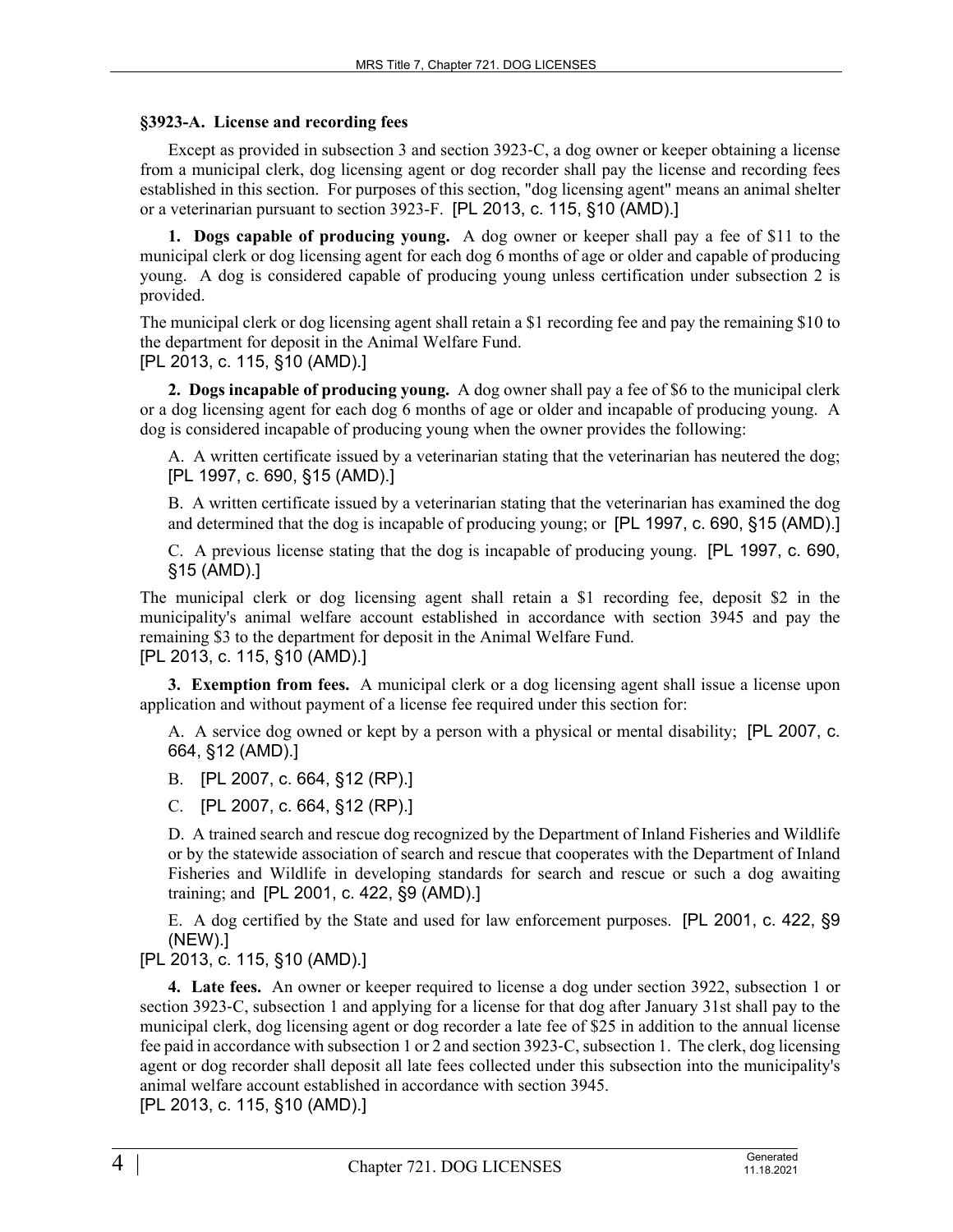**5. Dogs determined to be dangerous dogs or nuisance dogs by the court.** The owner or keeper of a dog determined by a court of competent jurisdiction to be a dangerous dog shall pay a fee of \$100 to the municipal clerk or a dog licensing agent. The municipal clerk or dog licensing agent shall retain a \$1 recording fee, deposit \$98 in the municipality's animal welfare account established in accordance with section 3945 and pay the remaining \$1 to the department for deposit in the Animal Welfare Fund.

The owner or keeper of a dog determined by a court of competent jurisdiction to be a nuisance dog shall pay a fee of \$30 to the municipal clerk or a dog licensing agent. The municipal clerk or dog licensing agent shall retain a \$1 recording fee, deposit \$28 in the municipality's animal welfare account established in accordance with section 3945 and pay the remaining \$1 to the department for deposit in the Animal Welfare Fund.

A dog determined by a court of competent jurisdiction to be a dangerous dog or a nuisance dog does not qualify for the exemptions from fees under subsection 3.

An owner or keeper of a dog determined by a court of competent jurisdiction to be a dangerous dog applying for a license for that dog after January 31st shall pay to the municipal clerk, dog licensing agent or dog recorder a late fee of \$150 in addition to the annual license fee paid in accordance with this subsection.

An owner or keeper of a dog determined by a court of competent jurisdiction to be a nuisance dog applying for a license for that dog after January 31st shall pay to the municipal clerk, dog licensing agent or dog recorder a late fee of \$70 in addition to the annual license fee paid in accordance with this subsection.

The clerk, dog licensing agent or dog recorder shall deposit all late fees collected under this subsection into the municipality's animal welfare account established in accordance with section 3945. [PL 2017, c. 404, §6 (NEW).]

# SECTION HISTORY

PL 1993, c. 468, §12 (NEW). PL 1993, c. 657, §§22-24 (AMD). PL 1995, c. 409, §5 (AMD). PL 1995, c. 557, §1 (AMD). PL 1997, c. 690, §15 (AMD). PL 1999, c. 597, §1 (AMD). PL 2001, c. 422, §§8,9 (AMD). PL 2003, c. 405, §13 (AMD). PL 2007, c. 439, §15 (AMD). PL 2007, c. 664, §12 (AMD). PL 2009, c. 343, §13 (AMD). PL 2009, c. 548, §3 (AMD). PL 2013, c. 115, §10 (AMD). PL 2017, c. 404, §6 (AMD).

# **§3923-B. Tags**

**1. Tags.** The municipal clerk or dog licensing agent shall provide with each new license issued under section 3923‑A a tag indicating the year the license is issued and bearing other information prescribed by the department. The owner or keeper shall make sure that the tag is securely attached to a collar of leather, metal or material of comparable strength and that the collar is worn at all times by the dog for which the license was issued, except as provided in subsection 3.

If the tag is lost or the owner has moved to a different municipality, the owner or keeper of the dog shall obtain a new license and tag. The municipal clerk or dog licensing agent shall issue another license and tag upon presentation of the original license and payment of \$1. The clerk or agent shall retain the \$1 for a recording fee.

[PL 2013, c. 115, §11 (AMD).]

# **2. Rabies tags.**

# [PL 1997, c. 690, §16 (RP).]

**2-A. Rabies tags.** An owner shall ensure that a rabies tag obtained from a veterinarian for immunization against rabies is securely attached to a collar of leather, metal or material of comparable strength and that the collar is worn at all times by the dog for which the rabies tag was issued, except as provided in subsection 3.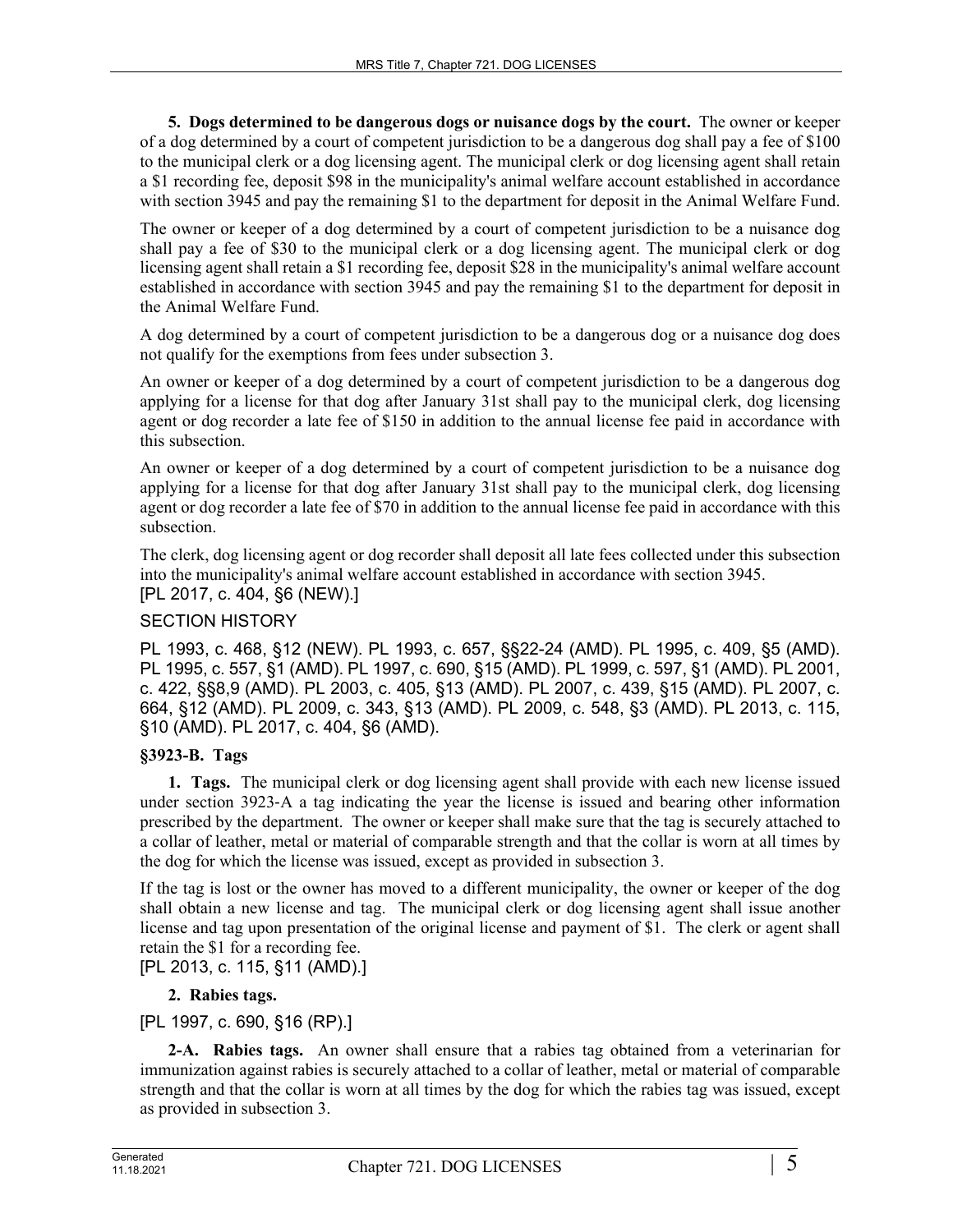# [PL 1999, c. 254, §5 (NEW).]

**3. Exceptions.** A dog is not required to wear a tag when on the premises of the owner or off the premises of the owner while hunting, in training or in an exhibition. When a dog is hunting, in training or in an exhibition, its owner or keeper shall produce proof of licensure and proof of rabies immunization within 24 hours upon request by a humane agent, animal control officer or law enforcement officer, including a game warden.

# [PL 1999, c. 254, §6 (AMD).]

#### SECTION HISTORY

PL 1993, c. 468, §12 (NEW). PL 1993, c. 657, §§25,26 (AMD). PL 1995, c. 409, §6 (AMD). PL 1997, c. 690, §16 (AMD). PL 1999, c. 254, §§5,6 (AMD). PL 2007, c. 439, §16 (AMD). PL 2013, c. 115, §11 (AMD).

#### **§3923-C. Kennel license**

**1. License necessary.** A person having 5 or more dogs for the purposes set forth in section 3907, subsection 17 shall obtain a kennel license from the clerk of the municipality where the dogs are kept and that person is subject to rules adopted by the department. The sex, registered number and description are not required for the dogs covered by a kennel license. The license expires December 31st annually. The kennel license permits the licensee or authorized agent to transport under control and supervision the kennel dogs in or outside the State.

[PL 2003, c. 536, §4 (AMD).]

## **2. Determination of fees.**

[PL 1995, c. 625, Pt. B, §1 (RP).]

**2-A. License fees.** A kennel owner shall pay a fee of \$42 to the municipal clerk for each license to keep dogs. A license is needed only for dogs 6 months of age or older. A kennel owner may not keep more than 10 dogs per license. The clerk shall retain \$2 as a recording fee and forward \$10 to the municipality's animal welfare account established pursuant to section 3945 and \$30 to the Animal Welfare Fund.

# [PL 2003, c. 405, §14 (AMD).]

**3. Form of license.** The license must be issued in triplicate, the original copy of which is given to the applicant and the remaining 2 copies retained by the municipal clerk. A license covers a maximum of 10 dogs.

# [PL 1997, c. 690, §19 (AMD).]

**4. Kennel tags.** Dogs covered by a kennel license must be furnished suitable kennel tags and stickers that must be attached to the back of the tag indicating the year the license is issued and bearing other information as prescribed by the department and are not required to be individually licensed. [PL 1997, c. 690, §20 (AMD).]

**5. Kennel inspection and quarantine.** Except for a kennel inspected by the department in accordance with chapter 723, an animal control officer must inspect annually a kennel prior to the municipality issuing a kennel license. In addition to the annual inspection required under this subsection, an animal control officer, at any reasonable time, escorted by the kennel owner or the kennel owner's agent, may inspect the kennel. Inspections must be conducted in accordance with the sanitation and health rules established by the department for compliance with laws and rules. In conducting inspections, an animal control officer must use measures established by the department through rulemaking to prevent the spread of infectious and contagious diseases. Rules adopted pursuant to this subsection are major substantive rules as defined in Title 5, chapter 375, subchapter 2-A.

A veterinarian employed by the State or any licensed veterinarian may quarantine the kennel in person or by registered mail and the quarantine must be maintained as long as the veterinarian determines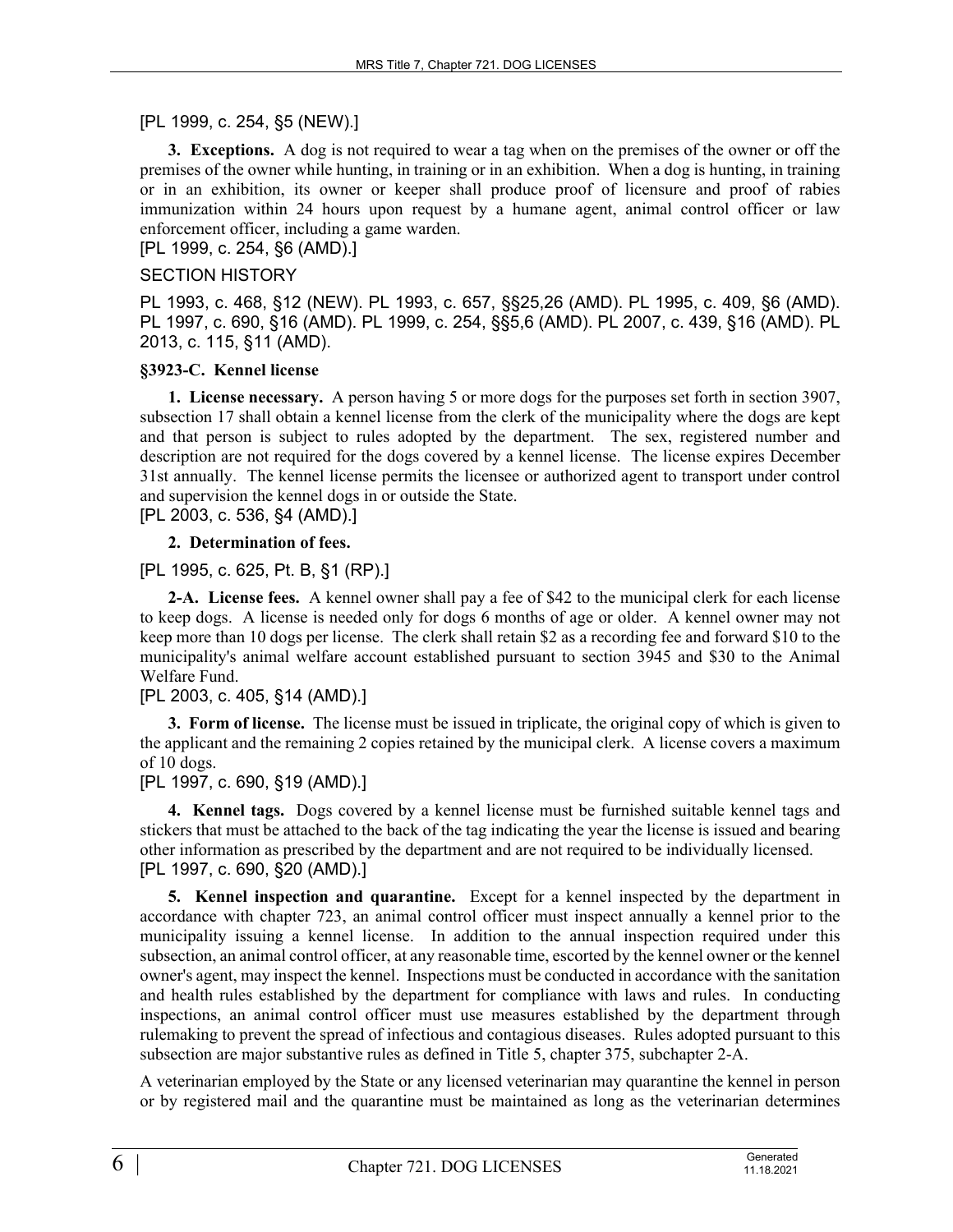necessary. The decision and order for this quarantine is not considered a licensing or an adjudicatory proceeding as defined by the Maine Administrative Procedure Act. [PL 2009, c. 403, §2 (AMD).]

**6. Late fees.** A late fee of \$25 in addition to the annual fee must be paid by a person who fails to obtain a municipal kennel license by January 31st of each year as required in this section. The late fee must be deposited in the municipality's animal welfare account established pursuant to section 3945. [PL 2005, c. 422, §7 (NEW).]

# SECTION HISTORY

PL 1993, c. 657, §27 (NEW). PL 1995, c. 409, §7 (AMD). PL 1995, c. 490, §§8,9 (AMD). PL 1995, c. 625, §§B1,2 (AMD). PL 1997, c. 690, §§17-21 (AMD). PL 2003, c. 405, §14 (AMD). PL 2003, c. 536, §4 (AMD). PL 2005, c. 422, §7 (AMD). PL 2009, c. 403, §2 (AMD).

## **§3923-D. Temporary licenses**

An animal shelter may issue a temporary dog license when transferring ownership vested in the animal shelter under section 3913, subsection 4 to a person buying or otherwise accepting ownership. The department shall provide animal shelters with temporary license forms. The animal shelter shall complete all information prescribed on the form, provide the owner with the original temporary license and submit the copy for the municipal clerk and the animal control officer to the appropriate municipal clerk. The animal shelter may retain a copy of the temporary license to comply with section 3914. A temporary license is valid for a period of 10 days beginning on the date of issuance. An animal shelter may charge \$1 for issuing a temporary license. [PL 1997, c. 690, §22 (AMD).]

## SECTION HISTORY

PL 1993, c. 657, §27 (NEW). PL 1995, c. 409, §7 (AMD). PL 1997, c. 690, §22 (AMD).

# **§3923-E. Monthly report**

Municipal clerks or dog recorders shall receive the license fees in accordance with sections 3923- A and 3923-C, pay them to the department and make a monthly report to the department on a department-approved form of all licenses issued and fees received. [PL 1993, c. 657, §27 (NEW).]

# SECTION HISTORY

#### PL 1993, c. 657, §27 (NEW).

#### **§3923-F. Veterinarian or animal shelter serving as dog licensing agent**

The commissioner may authorize an animal shelter licensed in accordance with chapter 723 and a veterinarian licensed in accordance with Title 32, chapter 71‑A to issue dog licenses under section 3923‑A. The commissioner shall adopt rules to implement this section. Rules adopted pursuant to this section are routine technical rules as defined in Title 5, chapter 375, subchapter 2-A. The rules must provide a process for identifying animal shelters and veterinarians who are willing to serve as dog licensing agents for distributing license blanks, tags and stickers, and for the collection, distribution and deposit of license fees into the appropriate state accounts. [PL 2013, c. 115, §12 (AMD).]

# SECTION HISTORY

PL 2001, c. 422, §10 (NEW). PL 2009, c. 343, §14 (AMD). PL 2013, c. 115, §12 (AMD).

# **§3923-G. Internet licensing project**

**1. Procedure developed; municipality participation.** The commissioner may develop and implement a procedure by which a dog owner can electronically apply for and be issued a dog license using a publicly accessible site on the Internet. A municipality may choose to participate in the electronic dog licensing project by contacting and working with the commissioner. Electronic licensing is available only to residents of a municipality that requests and is accepted by the commissioner to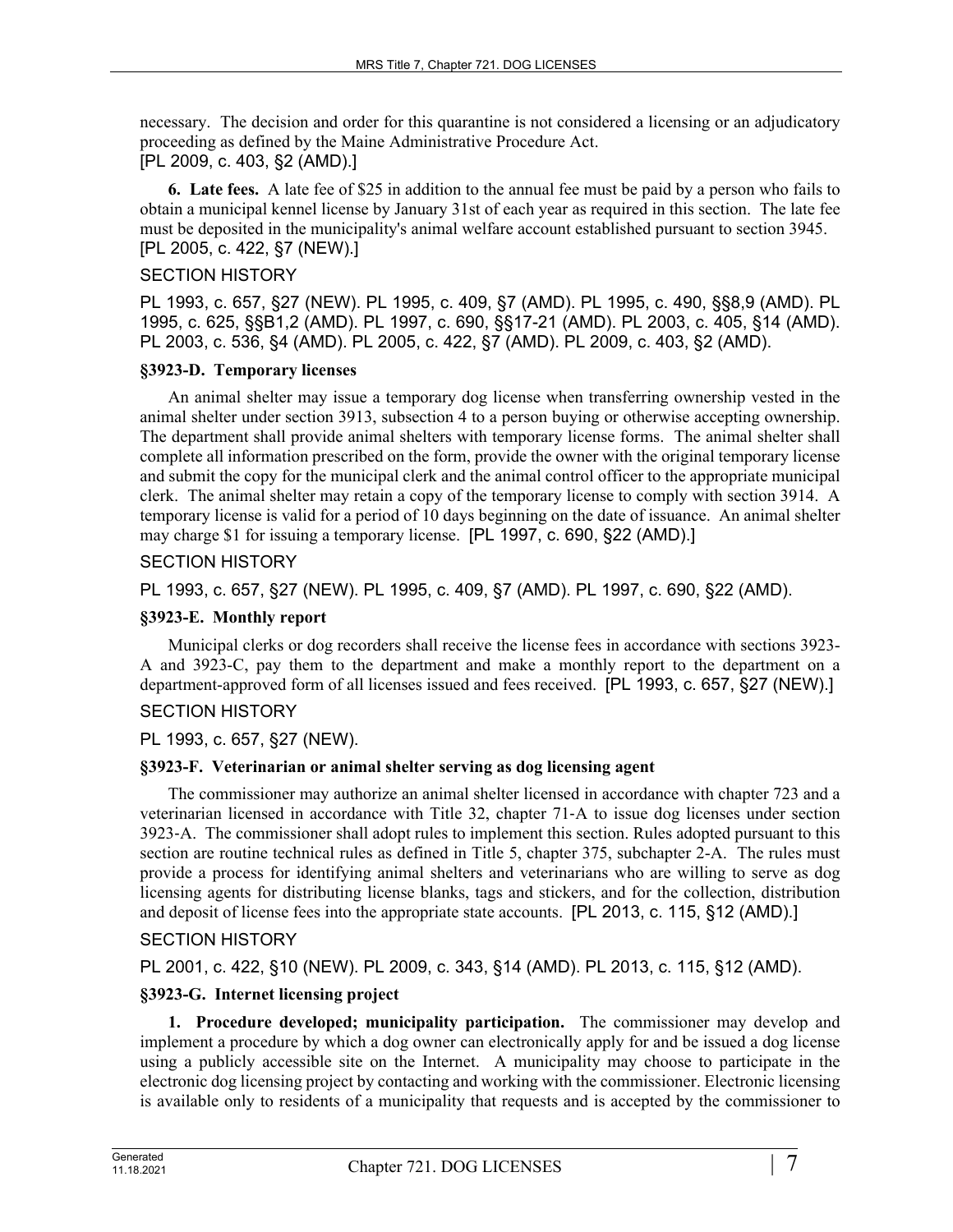participate in the electronic licensing project. The commissioner may limit the number of municipalities that participate in the project.

[PL 2003, c. 405, §15 (NEW).]

**2. Forms; verification of rabies immunization.** The commissioner shall develop a form to be used for electronic licensing under this section. The commissioner shall consult with the Commissioner of Health and Human Services to establish the information needed to verify rabies immunization. [PL 2003, c. 405, §15 (NEW); PL 2003, c. 689, Pt. B, §7 (REV).]

**3. Payment of licensing fee.** The commissioner shall establish a mechanism for accepting payment of license fees by credit card. An owner or keeper who applies for a dog license using the publicly accessible site on the Internet developed pursuant to subsection 1 shall pay the fee required under section 3923‑A and an additional service fee of \$1 for each license to cover administrative costs and pay the Internet service provider.

[PL 2003, c. 405, §15 (NEW).]

**4. Distribution of licensing fee.** The commissioner shall deposit all fees received under this section into the Animal Welfare Fund. The commissioner shall establish procedures for participating municipalities to periodically receive the appropriate credit or payment for license fees collected by the department under this section. A municipality is entitled to a payment or credit of \$3 for each dog licensed under this section. All payments or credits received by a municipality must be deposited or credited to the municipality's animal welfare account established in accordance with section 3945. [PL 2003, c. 405, §15 (NEW).]

**5. Sticker requirement.**  [PL 2007, c. 439, §17 (RP).]

**6. Exclusion of wolf hybrids, dangerous dogs and nuisance dogs.** This section does not apply to the licensing of a wolf hybrid, a dangerous dog or a nuisance dog. A person owning a wolf hybrid, a dangerous dog or a nuisance dog shall obtain a license from the municipal clerk or the dog recorder for the municipality, plantation or unorganized territory in which the person owning the wolf hybrid, the dangerous dog or the nuisance dog resides.

[PL 2021, c. 99, §8 (AMD).]

# SECTION HISTORY

PL 2003, c. 405, §15 (NEW). PL 2003, c. 689, §B7 (REV). PL 2007, c. 439, §17 (AMD). PL 2011, c. 100, §12 (AMD). PL 2021, c. 99, §8 (AMD).

# **§3924. Violation**

**1. Civil violation.** Any person who violates any section of this chapter commits a civil violation for which a forfeiture not to exceed \$100 may be adjudged. [PL 1987, c. 383, §3 (NEW).]

**2. Unlawful use of collar or tag.** A person who removes a tag or who places a tag on a dog for which the license was not issued commits a civil violation for which a forfeiture of not more than \$100 may be adjudged.

[PL 1997, c. 690, §23 (AMD).]

# SECTION HISTORY

PL 1987, c. 383, §3 (NEW). PL 1995, c. 409, §8 (AMD). PL 1997, c. 690, §23 (AMD).

# **§3925. Dog licensing database**

The department shall develop and implement a dog licensing database in coordination with any electronic dog licensing project implemented pursuant to section 3923‑G. The database must track all dog licensing throughout the State and allow municipalities and animal control officers to reunite lost